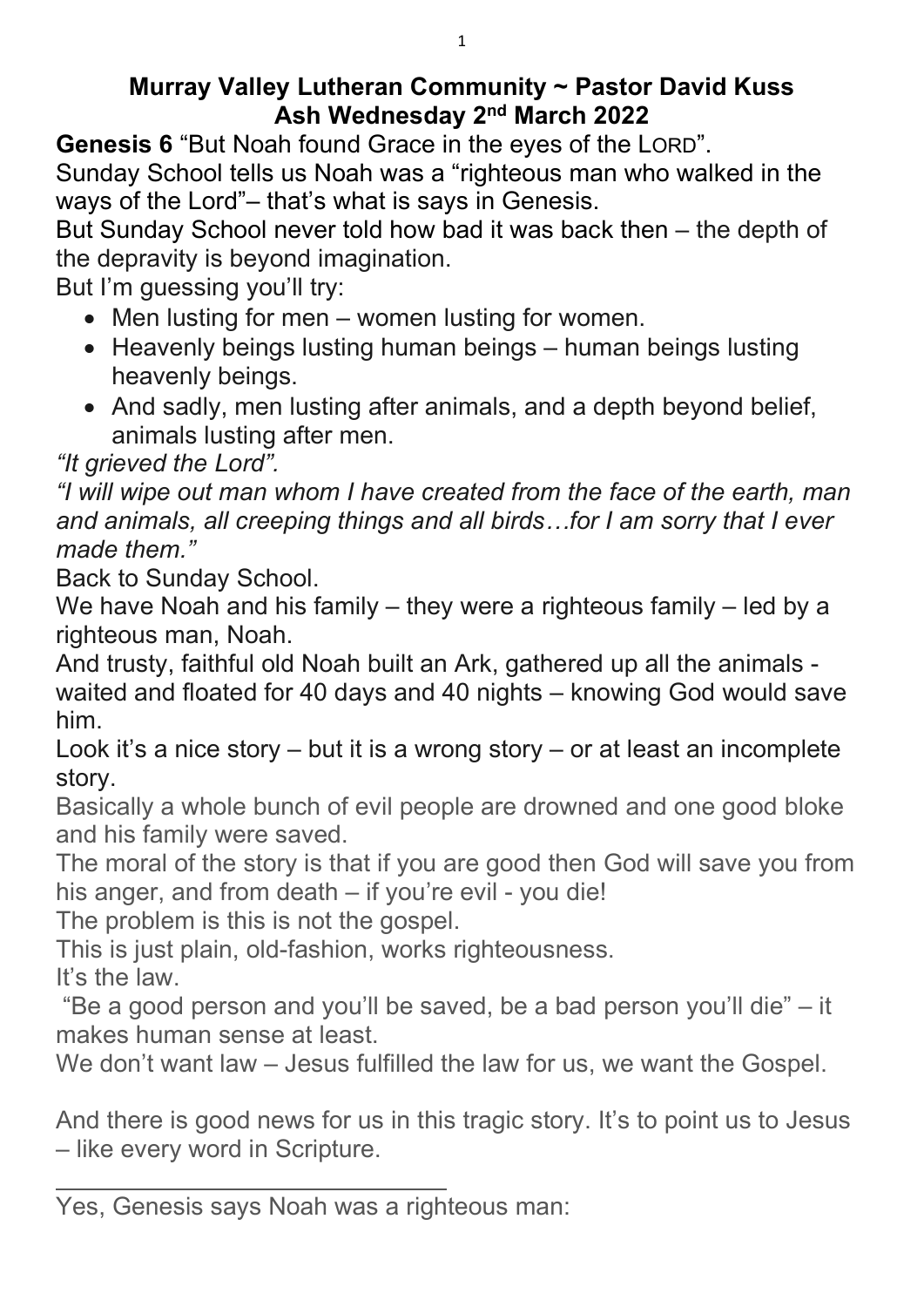But please know: Noah became a righteous man after he found Grace in the eyes of God.

Before Noah found grace in the eyes of God he was one of those miserable men lusting after men, and animals, and had men and animals lusting after him.

As Paul says (Romans 3:23) For all have sinned, [including Noah] and come short of the glory of God.

There is a line in the sand for Noah – a defining moment.

One moment was an evil person bound to be drowned.

"...the wickedness of every person was great in the earth, and every desire that their heart conceived was always nothing but evil" Next moment Noah found grace in the eyes of the Lord.

Here's the good news – God came to an evil person and "graced" him loved him unconditionally – accepted him despite his vile ways – restored him to be acceptable in God's presence.

After God's grace, Noah walked in the ways of the Lord.

Noah was a righteous man – because God chose to love him unconditionally.

??Why didn't God offer his Grace to everyone.

 $\overline{a}$ 

 $\overline{a}$ 

Well he did – it took Noah 120 years to build the Ark.

Peter tells us that once God poured out his grace on Noah he became a "preacher of righteousness" (2Pet. 2:5)

So God through Noah was asking, begging, even demanding that people repent for 120 years.

For 120 years God offered his grace to the world.

It seems Noah was the only one who accepted and received God's love and grace and was saved from the 40 day flood.

Would you have taken God's hand of love and forgiveness? Most don't?

You are people of Grace – you are bound for eternal life.

We too are given "120 years" so-to-speak to ask people to turn to God – what a privilege – to walk in righteousness – to be God's face in this world of trouble.

Righteousness is something which makes you right before a judge.

\*\*\*Let me introduce you to my favourite text – Isaiah 11 about our last day – our judgment day –Jesus coming to judge the living and the dead. It's pure Gospel: it says, when the judge comes, he will not judge you by

what he hears with his ears.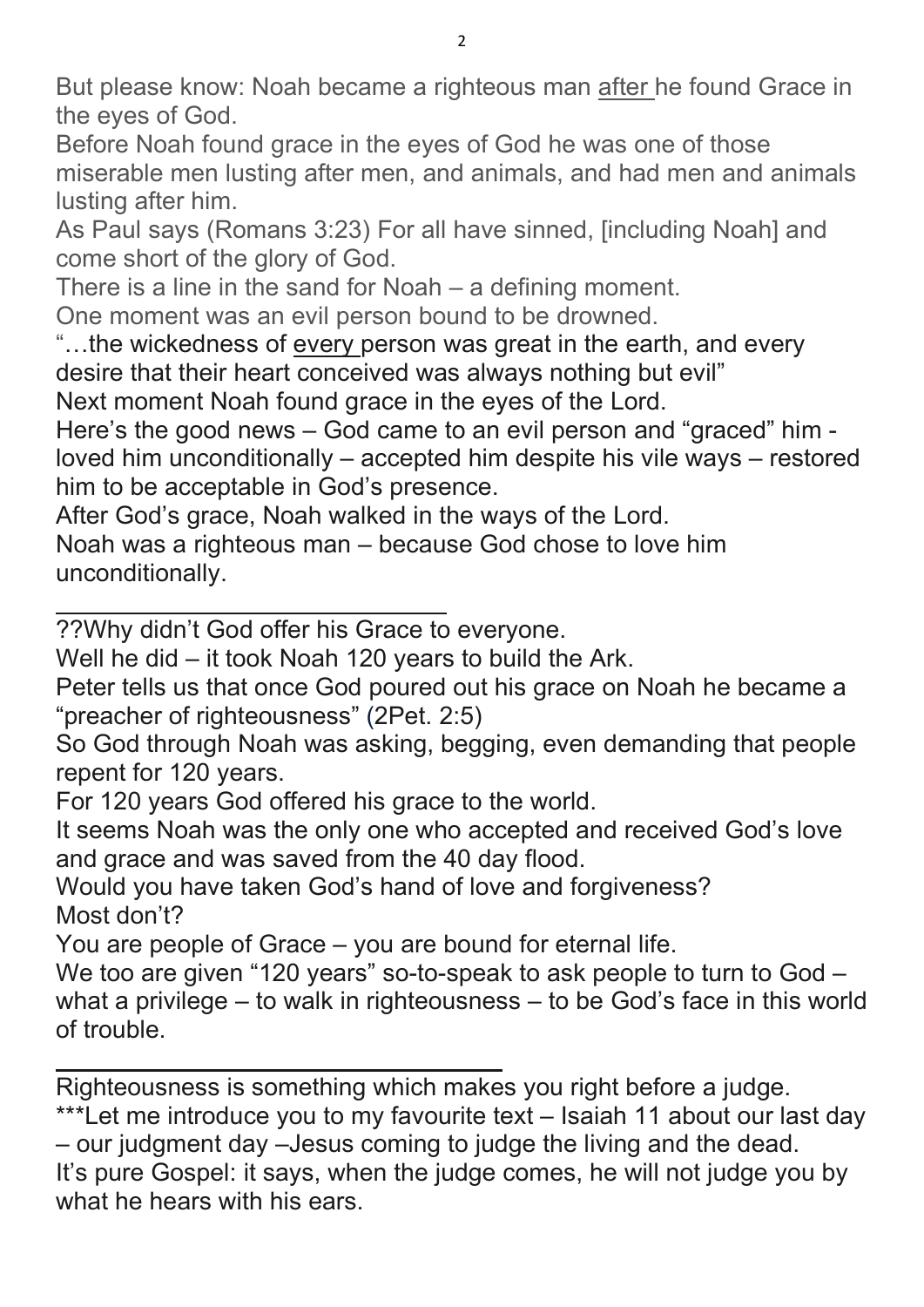"Hey Judge I heard that he did this and that". "I actually heard what she did with my own ears".

Well, I'm not here to judge by what I hear with my ears.

"Hey Judge I saw him do it  $-1$  actually saw him  $-$  she saw him do it as well".

I will not judge what I see with my eyes.

No, I will not judge with what I hear or what I see.

This is the strangest judgment ever.

Judge Judy only judges by what she hears and see.

No Jesus says, Isaiah 11, I will judge you with my righteousness – the righteousness I put over you.

Like Noah, he will choose you, he will cover you with underserved grace, you will be a new person and Jesus will judge you right for heaven.

120 years of Grace, love, forgiveness, dangled in their face and they said no.

40 days and 40 nights and they were no more.

This is Lent – an old English word meaning length  $-$  it's spring up there where we get our church traditions.

It's spring, and the days are getting longer - and it's 40 days before Easter - there is a blessed, but urgent, call for you and me to take a good look at our lives, and to repent, to turn back to God.

And there is time enough for you and me to help someone else turn back to God.

A good place to start is at the cross – just one look and you can see who should be on the cross and from the same position you can also see who is on the cross.

You have found favour in God's eyes – you have "120" years – so to speak - to share that love.

Your love saves that's the privilege of God invested in you.

It rained for 40 days and 40 nights. It was the flood of all floods – the floods we have in Australia every 10 years or so are one in a hundredyear floods – this flood was a once in eternity flood - it destroyed the evil of that day.

No wonder Peter draws it all in for us and reminds us of Baptism:

In the Ark… only a few people, eight in all, were saved through

water, <sup>21</sup> and this water symbolizes baptism that now saves you also—not the removal of dirt from the body but the pledge of a clear

conscience toward God. It saves you by the resurrection of Jesus Christ…

There are a few absolutes here right:

Sin, Evil is dead – it has no place in God's plan.